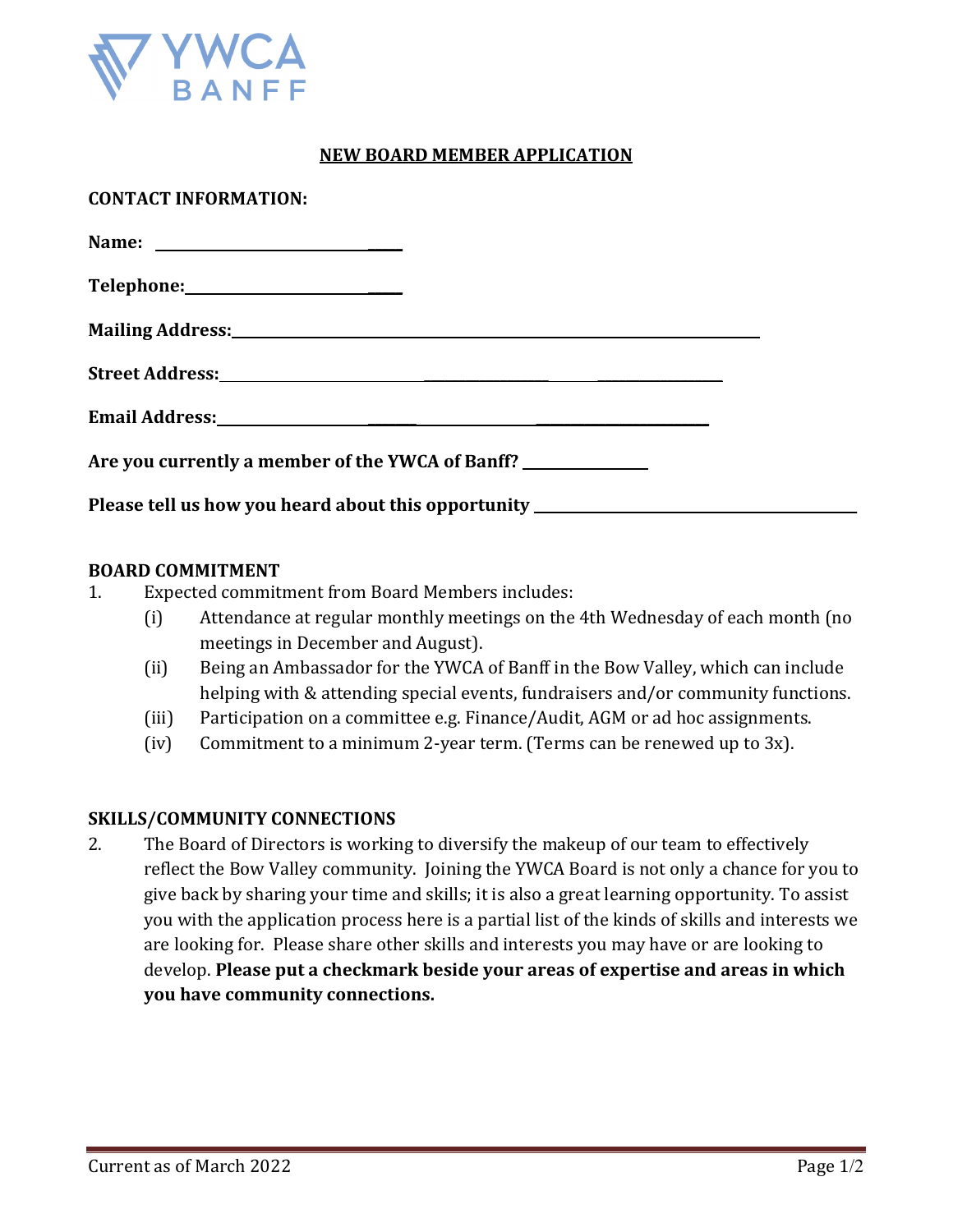



3. For items which you selected above, please briefly describe your expertise or connections in those areas and expand on any other expertise you see as relevant to the YWCA Board of Directors (Please limit your response to 100 words per area):